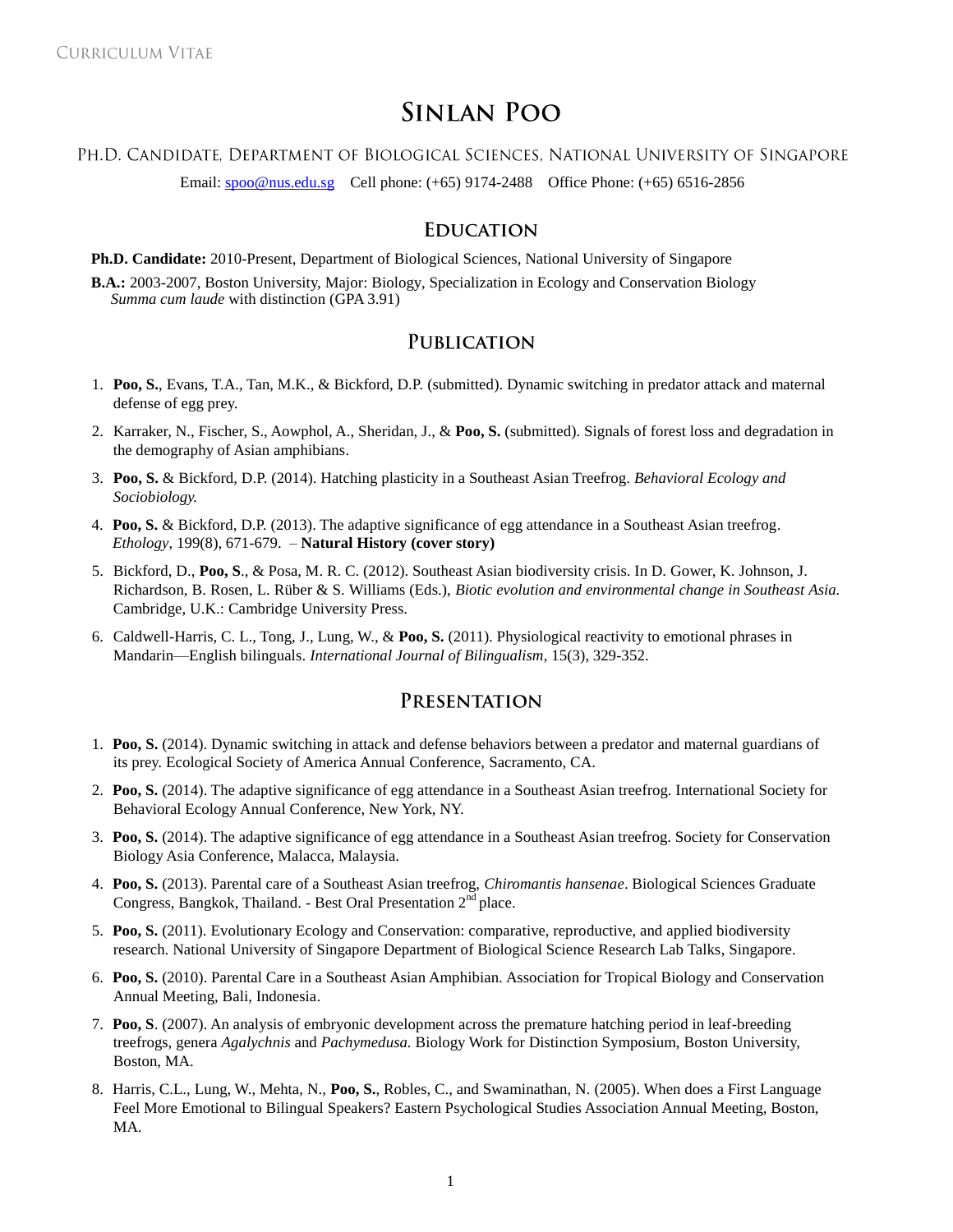# **RESEARCH EXPERIENCE**

| <b>Graduate Research</b>                                                                                                                                                                                                                                                                                                         | $1/2010$ -Present                   |
|----------------------------------------------------------------------------------------------------------------------------------------------------------------------------------------------------------------------------------------------------------------------------------------------------------------------------------|-------------------------------------|
| National University of Singapore, Department of Biological Sciences<br>Evolutionary Ecology and Conservation Lab, Dr. David Bickford<br>Conducted research on reproductive and behavioral ecology of Southeast Asian amphibians.<br>Investigated the parental care behavior of the leaf-breeding treefrog Chiromantis hansenae.  | <b>SINGAPORE</b><br><b>THAILAND</b> |
| <b>Field Biologist</b>                                                                                                                                                                                                                                                                                                           | 2/2008-5/2009                       |
| Santa Ana Watershed Association, Riverside Biological Monitoring Program<br>Conducted day and night surveys for threatened or endangered amphibians and reptiles. In<br>addition, conducted carnivore studies (track, scat, camera stations), small mammal trapping,<br>invertebrate surveys, and rare plant studies.            | Riverside, CA<br><b>USA</b>         |
| <b>Fish and Wildlife Scientific Aide</b>                                                                                                                                                                                                                                                                                         | 9/2007-2/2008                       |
| California Department of Fish and Game<br>Worked on the Herpetology Crew under the Multiple Species Habitat Conservation Plan.<br>Monitored targeted species using visual encounter surveys, herp arrays (funnel and fence traps),<br>coverboards, and turtle traps. In addition, surveyed and monitored endangered fairyshrimp. | Riverside, CA<br>USA                |
| <b>Independent Work for Distinction (Honor's thesis)</b>                                                                                                                                                                                                                                                                         | 9/2006-5/2007                       |
| Boston University Biology Department, Embryo Behavior Lab, Prof. Karen Warkentin<br>Compared embryonic development within the premature hatching period across six species of<br>tropical treefrogs in the genus Agalychnis and Pachymedusa using microscope dissections.                                                        | Boston, MA<br><b>USA</b>            |
| National Science Foundation, Research Experience for Undergraduates (NSF-REU)                                                                                                                                                                                                                                                    | 6/2006-8/2006                       |
| Smithsonian Tripoical Research Institute<br>Boston University Biology Department, Embryo Behavior Lab, Prof. Karen Warkentin<br>Assisted in study of role of vibrational cues in the premature hatching of the Red-eyed Treefrog<br>by conducting playbacks both in the field and in laboratory settings.                        | <b>PANAMA</b>                       |
| <b>Tropical Ecology Program</b>                                                                                                                                                                                                                                                                                                  | 1/2006-5/2006                       |
| <b>Boston University International Programs</b>                                                                                                                                                                                                                                                                                  | <b>ECUADOR</b>                      |
| Universidad San Francisco de Quito, Ecuador<br>Designed and conducted small research projects in tropical mountain, rainforest, and coastal<br>ecosystems. Projects included studies on herpetofauna, bats, lemon-ant trees, brittlestars,<br>medicinal plants, ghost crabs, and marine invertebrates living in tidal pools.     |                                     |
| <b>Undergraduate Research Assistant (volunteer)</b>                                                                                                                                                                                                                                                                              | 7/2005-12/2005                      |
| Boston University Biology Department, Terrestrial Biogeochemistry Lab, Prof. Arian Finzi<br>Assisted with processing plant and soil samples from Free Air Carbon Dioxide Experiment and<br>study on plant uptake of soil organic matter and amino acid in temperate forests.                                                     | Boston, MA<br><b>USA</b>            |
| <b>Undergraduate Research Assistant (volunteer)</b>                                                                                                                                                                                                                                                                              | 3/2005-12/2005                      |
| Boston University Biology Department, Embryo Behavior Lab, Prof. Karen Warkentin<br>Assisted with research on embryonic development and premature hatching due to pathogens in<br>amphibians and conducted locomotor performance experiments with tadpoles and juvenile frogs.                                                   | Boston, MA<br><b>USA</b>            |
| <b>Research Internship</b>                                                                                                                                                                                                                                                                                                       | 7/2004-8/2004                       |
| Institute of Zoology, Academia Sinica, Marine Virology Lab, Prof. Ya-Li Hsu<br>Assisted with maintaining cell cultures for research on viroproteins from viruses that influence<br>the local fish and shrimp populations in Taiwan.                                                                                              | TAIWAN                              |
| <b>Research Assistant; Experimenter (volunteer)</b>                                                                                                                                                                                                                                                                              | 9/2003-6/2004                       |
| Boston University Psychology Department, Psycholinguistics Lab, Prof. Catherine Harris                                                                                                                                                                                                                                           | Boston, MA                          |
| Conducted experiments and assisted with research in Mandarin Bilingual Research Project.<br>Examined the emotional experience of first and second languages in bilingual speakers.                                                                                                                                               | <b>USA</b>                          |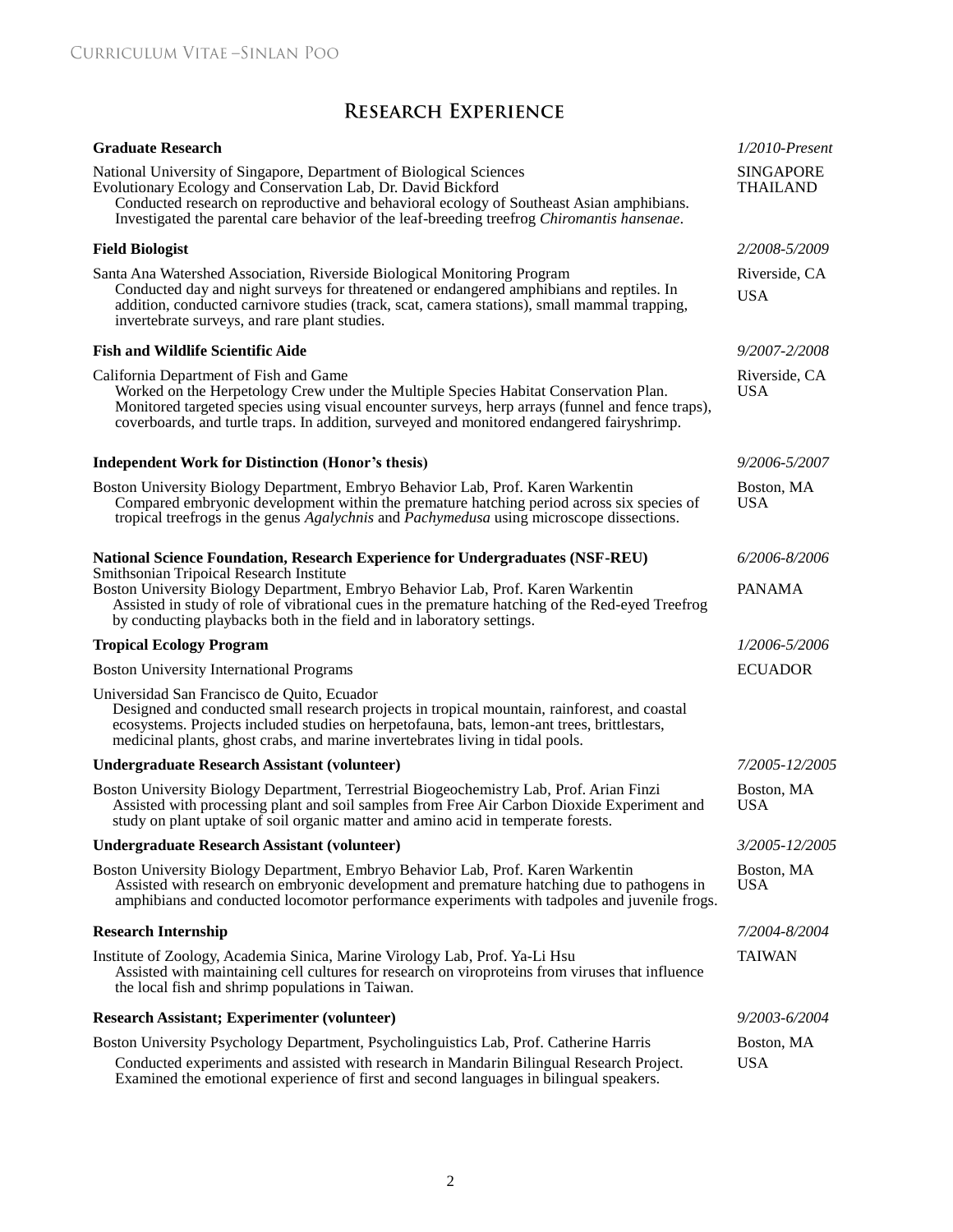# GRANTS, SCHOLARSHIPS, AND AWARDS

| <b>Travel Award</b><br>National University of Singapore, Department of Biological Sciences                                                                                                                                             | 2014                     |
|----------------------------------------------------------------------------------------------------------------------------------------------------------------------------------------------------------------------------------------|--------------------------|
| <b>Singapore International Graduate Award (SINGA)</b><br>National University of Singapore                                                                                                                                              | 2010-2014                |
| <b>Funded Research Opportunities Grant</b><br>Boston University Undergraduate Research Opportunities Program                                                                                                                           | 2007                     |
| <b>National Science Foundation, Research Experience for Undergraduates (NSF-REU)</b><br><b>Boston University Biology Department</b><br>Smithsonian Tropical Research Institute, Panama                                                 | 2006                     |
| <b>Ester Chandler Scholarship</b><br>Boston University College of Arts and Sciences                                                                                                                                                    | 2004-2007                |
| <b>HONORS</b>                                                                                                                                                                                                                          |                          |
| <b>Senior Book Award in Biology</b><br>Boston University, Biology Department                                                                                                                                                           | 2007                     |
| Phi Beta Kappa Member, December Initiate<br>Boston University, Epsilon of Massachusetts                                                                                                                                                | 2006                     |
| <b>National Society of Collegiate Scholars Member</b><br><b>Boston University branch</b>                                                                                                                                               | 2004-2007                |
| Dean's list (every semester)                                                                                                                                                                                                           | 2003-2007                |
| Boston University College of Arts and Sciences                                                                                                                                                                                         |                          |
| <b>OTHER WORK EXPERIENCE</b>                                                                                                                                                                                                           |                          |
| <b>Guest Speaker</b>                                                                                                                                                                                                                   | $6/2011$ -Present        |
| <b>Sakaerat Environmental Research Station</b><br>Gave talks periodically on ecological research and experimental design to secondary and<br>university students.                                                                      | <b>THAILAND</b>          |
| <b>Teaching Assistant</b>                                                                                                                                                                                                              | $1/2010$ -Present        |
| National University of Singapore<br>Taught undergraduates courses in introductory Biology, Ecology, and Biodiversity.                                                                                                                  | <b>SINGAPORE</b>         |
| <b>Certified Tutor</b>                                                                                                                                                                                                                 | 1/2005-12/2005           |
| Boston University Educational Resource Center,<br>College Reading and Learning Association<br>Taught undergraduates courses in introductory Biology, Ecology, Calculus, Statistics,<br>General Psychology, and Personality Psychology. | Boston, MA<br><b>USA</b> |
| <b>Undergraduate Teaching Assistant</b>                                                                                                                                                                                                | 1/2005-5/2005            |
| <b>Boston University Biology Department</b><br>Taught and assisted in Introductory Biology laboratory courses.                                                                                                                         | Boston, MA<br><b>USA</b> |
| Grader                                                                                                                                                                                                                                 | 1/2004-12/2005           |
| <b>Boston University Mathematics Department</b>                                                                                                                                                                                        | Boston, MA               |

Graded exams for Introductory Calculus and Statistics courses. USA